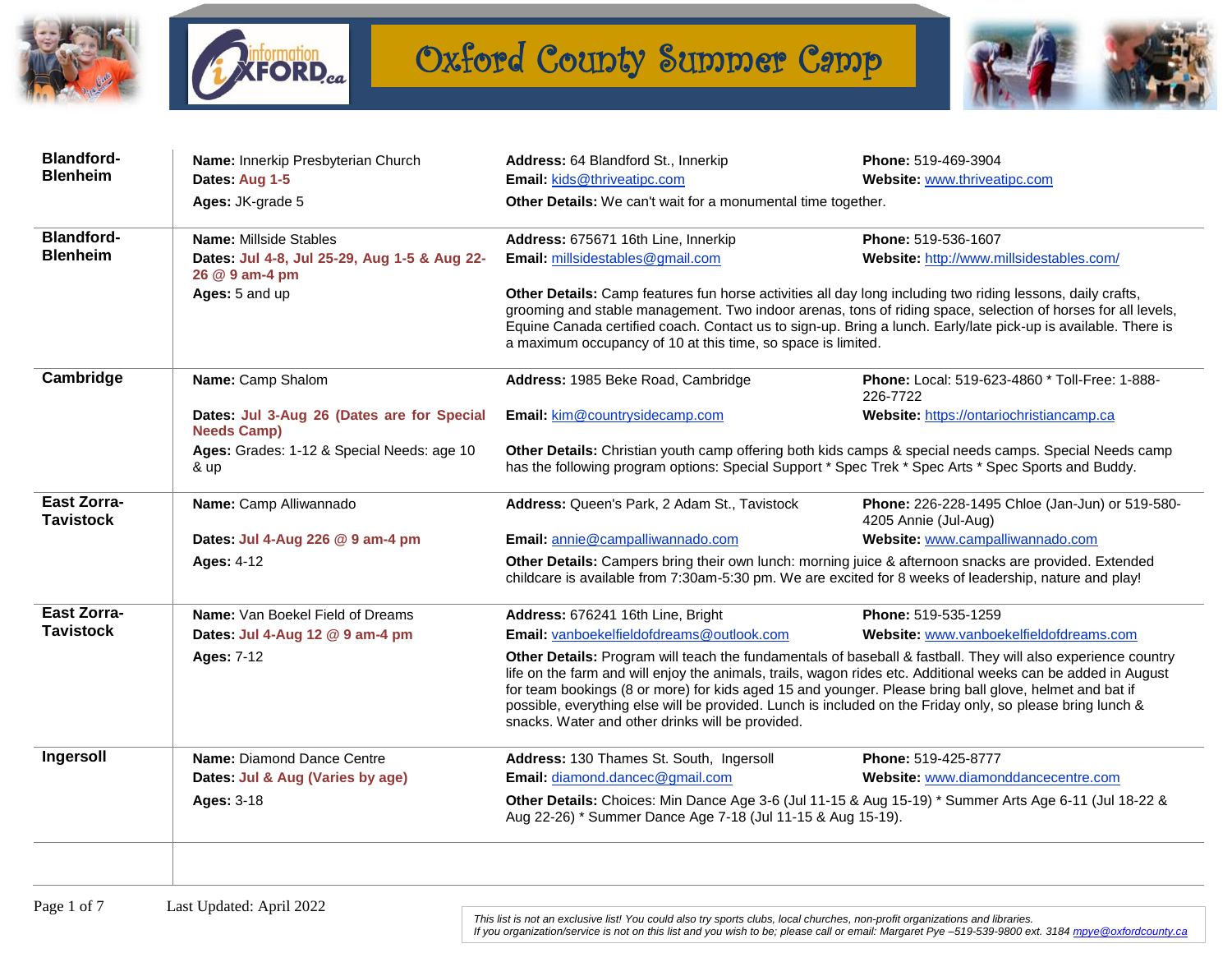



Oxford County Summer Camp



| Ingersoll                             | Name: Oxford School of Dance<br>Dates: Jul-Aug                                                                                                                                          | Address: 156 Victoria Street<br><b>Email:</b> victoria@oxfordschoolofdance.com                                                                                                                                                                                                                                                                                                                                                                                                                                                                                                                                                                                    | Phone: 519-425-1888<br>Website: www.oxfordschoolofdance.com                                                                                         |  |
|---------------------------------------|-----------------------------------------------------------------------------------------------------------------------------------------------------------------------------------------|-------------------------------------------------------------------------------------------------------------------------------------------------------------------------------------------------------------------------------------------------------------------------------------------------------------------------------------------------------------------------------------------------------------------------------------------------------------------------------------------------------------------------------------------------------------------------------------------------------------------------------------------------------------------|-----------------------------------------------------------------------------------------------------------------------------------------------------|--|
|                                       | Ages:                                                                                                                                                                                   | Other Details: Full & Half Day Camps available, dates vary by age and choice of camp. Ballet, Jazz, Acro,<br>Tap, Musical Theatre, Hip Hop, Lyrical, Music, Art Classes. Bring a snack, bagged lunch & water bottle. Free<br>camp uniform included. FREE early drop off & late pick up. FREE t-shirt. Outdoor waterside play, Wed Park<br>Adventure, Thu Ice-Cream walk and Fri Parent Performance.                                                                                                                                                                                                                                                               |                                                                                                                                                     |  |
| <b>Lion's Head</b><br>(Transportation | Name: Camp Celtic (Sports, Arts & Outdoor<br>Adventure)                                                                                                                                 | Address: 248 Stokes Bay Rd., Lion's Head                                                                                                                                                                                                                                                                                                                                                                                                                                                                                                                                                                                                                          | Phone: 519-793-3911                                                                                                                                 |  |
| to/from                               | Dates: Jun 26-Aug 26                                                                                                                                                                    | Email: info@campceltic.ca                                                                                                                                                                                                                                                                                                                                                                                                                                                                                                                                                                                                                                         | Website: www.campceltic.ca                                                                                                                          |  |
| <b>Woodstock)</b>                     | <b>Ages: 6-17</b>                                                                                                                                                                       | Other Details: Sailing, Windsurfing, Kayaking, Canoeing, Out-Tripping, Ropes & Climbing, Archery, Outdoor<br>Survival, Planet Earth, Basketball, Tennis, Soccer, Volleyball, Fine Arts, Theatre Arts, Camp Crafts, Dance,<br>Radio Broadcasting and Celtic Leadership. FREE bus to & from camp Woodstock or Guelph location, inquire.                                                                                                                                                                                                                                                                                                                             |                                                                                                                                                     |  |
| <b>New Hamburg</b>                    | Name: Hidden Acres Mennonite Camp &<br><b>Retreat Centre</b>                                                                                                                            | Address: 1921 Line 37, New Hamburg                                                                                                                                                                                                                                                                                                                                                                                                                                                                                                                                                                                                                                | Phone: 519-625-8602                                                                                                                                 |  |
|                                       | Dates: Jul 4-Sep 1                                                                                                                                                                      | Email: info@hiddenacres.ca                                                                                                                                                                                                                                                                                                                                                                                                                                                                                                                                                                                                                                        | Website: www.hiddenacres.ca                                                                                                                         |  |
|                                       | <b>Ages: 6-35</b>                                                                                                                                                                       | Other Details: Christians affiliated with the Mennonite Church. Swimming, canoeing, archery, crafts, music,<br>drama, environmental awareness, rock climbing, camp outs and group games. Special needs children<br>welcome.                                                                                                                                                                                                                                                                                                                                                                                                                                       |                                                                                                                                                     |  |
| <b>Oxford County</b>                  | Name: Oxford County Child Care                                                                                                                                                          | <b>Address:</b>                                                                                                                                                                                                                                                                                                                                                                                                                                                                                                                                                                                                                                                   | Phone:                                                                                                                                              |  |
|                                       | Dates:                                                                                                                                                                                  | Email:                                                                                                                                                                                                                                                                                                                                                                                                                                                                                                                                                                                                                                                            | Website: https://onehsn.com/Oxford/                                                                                                                 |  |
|                                       | Ages:                                                                                                                                                                                   | Other Details: Online Tool for parents to fine and apply for licensed child care * Find licensed child care<br>programs near home or work, apply to multiple child care programs, access your application anywhere,<br>anytime.                                                                                                                                                                                                                                                                                                                                                                                                                                   |                                                                                                                                                     |  |
| Tillsonburg                           | <b>Name:</b> Annandale National Historic Site                                                                                                                                           | <b>Address: 30 Tillson Avenue</b>                                                                                                                                                                                                                                                                                                                                                                                                                                                                                                                                                                                                                                 | Phone: 519-848-2294                                                                                                                                 |  |
|                                       | Dates: Every Tue's & Thu's from Jul 5-Aug<br>11, Ages 5-8 @ 10:30am-12 noon & Ages 9-<br>14 @ 1:30pm-3:30pm. Also kids are also<br>welcome to our Day Camp: Aug 22-26 @ 9<br>am-3:30pm. | <b>Email: kwatkin@tillsonburg.ca</b>                                                                                                                                                                                                                                                                                                                                                                                                                                                                                                                                                                                                                              | Website: http://www.tillsonburg.ca/annandale                                                                                                        |  |
|                                       | <b>Ages: 5-14</b>                                                                                                                                                                       | Other Details: "Let's Play Ball:" Tuesday and Thursday Drop In Program. Come and investigation of the<br>history of sports in Tillsonburg. You'll learn about some of Tillsonburg's famous athletes and team while<br>competing in exciting challenges based on these Tillsonburgers. "We Built This Town:" Day Camp. Discover<br>the history of what it takes to build, maintain, and grow a town and all the quirky jobs, dirty jobs, and<br>everything in between that make a town run. Please register online via the Connect to Rec 2.0 website<br>(https://www.tillsonburg.ca/en/live-and-play/connect2rec-upgrade.aspx)) or by calling us at 519-842-2294. |                                                                                                                                                     |  |
| Page 2 of 7                           | Last Updated: April 2022                                                                                                                                                                | This list is not an exclusive list! You could also try sports clubs, local churches, non-profit organizations and libraries.                                                                                                                                                                                                                                                                                                                                                                                                                                                                                                                                      | If you organization/service is not on this list and you wish to be: please call or email: Margaret Pye-519-539-9800 ext. 3184 mpye @oxfordcounty.ca |  |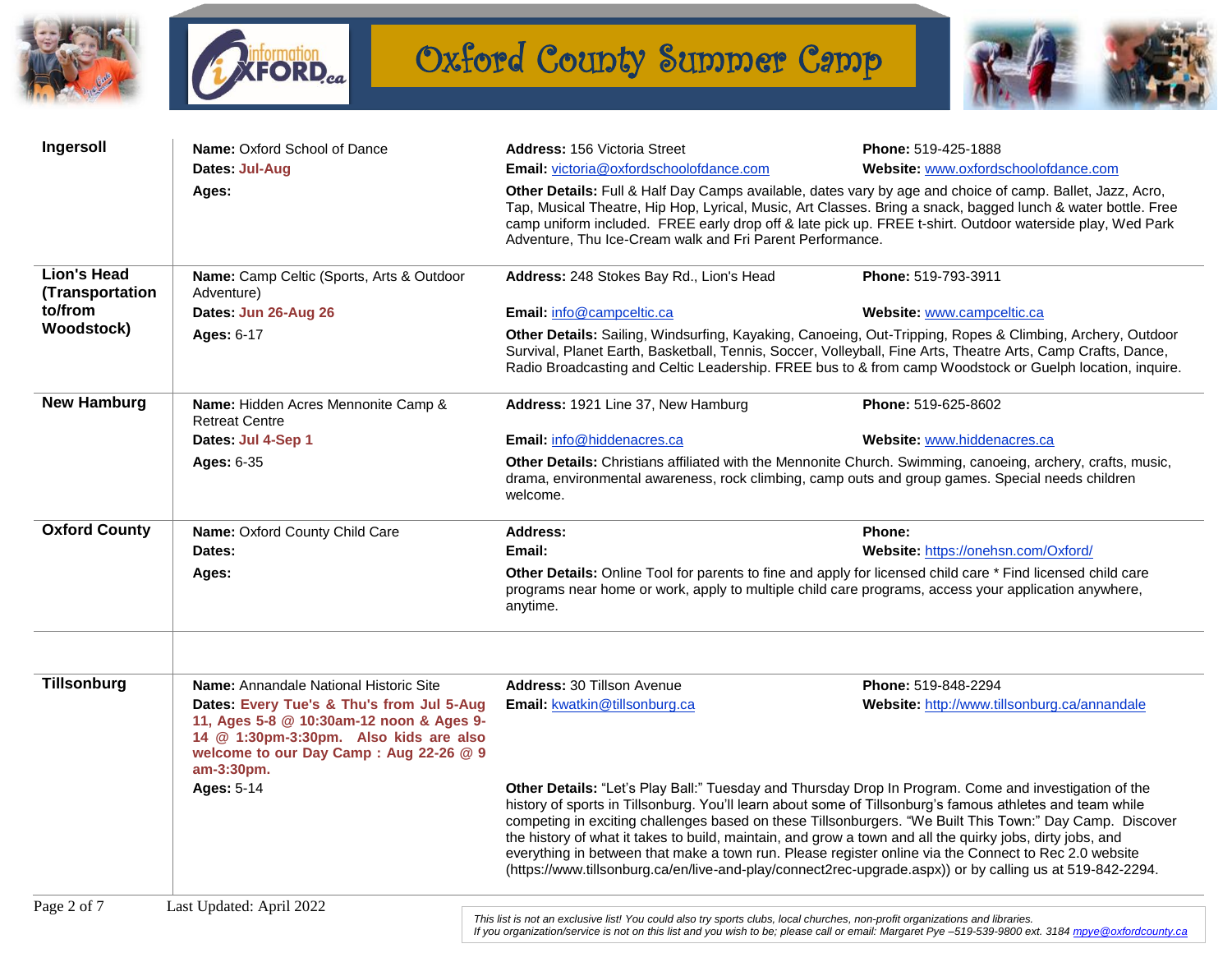



Oxford County Summer Camp



| <b>Tillsonburg</b>    | Name: Theatre Tillsonburg                           | Address: 144789 Potters Rd                                                                                                                                                                                                                                                                                                                                                                                                  |                                                                                                                                                                                                                                                                                                                                     | Phone: 519-550-4614                                                                                                                                                                                                                                                                                                             |
|-----------------------|-----------------------------------------------------|-----------------------------------------------------------------------------------------------------------------------------------------------------------------------------------------------------------------------------------------------------------------------------------------------------------------------------------------------------------------------------------------------------------------------------|-------------------------------------------------------------------------------------------------------------------------------------------------------------------------------------------------------------------------------------------------------------------------------------------------------------------------------------|---------------------------------------------------------------------------------------------------------------------------------------------------------------------------------------------------------------------------------------------------------------------------------------------------------------------------------|
|                       | Dates: Jul 4-Aug 19 @ 9 am-4 pm                     | Email: ttscfrontofhouse@gmail.com                                                                                                                                                                                                                                                                                                                                                                                           |                                                                                                                                                                                                                                                                                                                                     | Website: https://theatretillsonburg.wixsite.com                                                                                                                                                                                                                                                                                 |
|                       | <b>Ages: 4-15</b>                                   | part in a culminating, virtual, end-of-session performance for friends and family.                                                                                                                                                                                                                                                                                                                                          | Other Details: This program is designed to build basic skills in the arts through fun and play. Practicing<br>memorization, self-discipline, teamwork and performance techniques, campers will engage in all types of<br>creative expression. Building confidence in themselves throughout the week, they will prepare for and take |                                                                                                                                                                                                                                                                                                                                 |
| Tillsonburg           | Name: Tillsonburg Alliance Church                   | Address: 270 Quartertown Line                                                                                                                                                                                                                                                                                                                                                                                               |                                                                                                                                                                                                                                                                                                                                     | Phone: 519-842-2301                                                                                                                                                                                                                                                                                                             |
|                       | Dates: Aug 22-26 @ 9 am-3pm                         | Email: camp@tillsonburgalliance.com                                                                                                                                                                                                                                                                                                                                                                                         |                                                                                                                                                                                                                                                                                                                                     | Website: https://tillsonburgalliance.com/camp-<br>summer-sports/                                                                                                                                                                                                                                                                |
|                       | <b>Ages: 5-11</b>                                   | Other Details: We are very happy to be announcing our up coming Summer Sport Camp event!!!<br>Registrations accepted on first come - first serve basis.                                                                                                                                                                                                                                                                     |                                                                                                                                                                                                                                                                                                                                     |                                                                                                                                                                                                                                                                                                                                 |
| Tillsonburg           | Name: Tillsonburg Skating Club                      | Address: 45 Hardy Avenue                                                                                                                                                                                                                                                                                                                                                                                                    |                                                                                                                                                                                                                                                                                                                                     | Phone: 519-842-8822                                                                                                                                                                                                                                                                                                             |
|                       | Dates: Apr 19-Jun 23 & Jul 5-Aug 25                 | Email: skating@live.ca                                                                                                                                                                                                                                                                                                                                                                                                      |                                                                                                                                                                                                                                                                                                                                     | Website:<br>https://tillsonburgskatingclub.uplifterinc.com                                                                                                                                                                                                                                                                      |
|                       | Ages:                                               | helmet and skates.                                                                                                                                                                                                                                                                                                                                                                                                          |                                                                                                                                                                                                                                                                                                                                     | Other Details: Registration will open in April via our website. Learn to Skate Programs will be offered Tue<br>and/or Thu evenings. Spring 2022 April 19 - June 23, 2022 and Summer 2022 July 5 - August 25, 2022.<br>Choice of 1 day or 2 day program. Each session is 50 min in length. All you need is a CSA approved        |
| Tillsonburg           | Name: Tillson<br>burg Soccer<br>Club                | Address: Tillsonburg<br>Soccer Fields, 275<br><b>Quarterline Road</b>                                                                                                                                                                                                                                                                                                                                                       | Phone: 1-800-878-2167                                                                                                                                                                                                                                                                                                               |                                                                                                                                                                                                                                                                                                                                 |
|                       | Dates: Jul 4-8<br>& Jul 25-Jul<br>29 @ 9 am-3<br>pm | Email:<br>rwatters@challengersport<br>s.com                                                                                                                                                                                                                                                                                                                                                                                 | Website:                                                                                                                                                                                                                                                                                                                            | https://challenger.configio.com/search?m=0&zip=N4S%207W2&zipdis=30&cid=423                                                                                                                                                                                                                                                      |
|                       | <b>Ages: 5-18</b>                                   |                                                                                                                                                                                                                                                                                                                                                                                                                             |                                                                                                                                                                                                                                                                                                                                     | Other Details: Challenger Sports, the leading soccer camp company in Canada, has combined the most popular<br>elements of their two existing industry-leading camp programs, British Soccer and TetraBrazil, integrating them<br>into a collection of the most effective soccer practices used by youth teams around the world. |
| <b>Varies by Camp</b> | Name: Mother Daughter Retreat                       | Address:                                                                                                                                                                                                                                                                                                                                                                                                                    |                                                                                                                                                                                                                                                                                                                                     | Phone: 905-335-9591                                                                                                                                                                                                                                                                                                             |
|                       | Dates: Spring-Sep 1                                 | Email: info@radiantgirls.ca                                                                                                                                                                                                                                                                                                                                                                                                 |                                                                                                                                                                                                                                                                                                                                     | Website: http://www.radiantgirls.ca                                                                                                                                                                                                                                                                                             |
|                       | Ages:                                               | Other Details: Virtual Camps, camps closer to home as well as overnight camps, visit website for availability,<br>dates/times and locations. Summer camps * Girls events * Virtual classes * Leadership Certification * Girls<br>Coaching * Parent Coaching * School Events & Presentations* Mom & Daughter Retreats * Wellness retreats<br>* Girls Getaway * Team building workshops * Sports Psychology for Competitions. |                                                                                                                                                                                                                                                                                                                                     |                                                                                                                                                                                                                                                                                                                                 |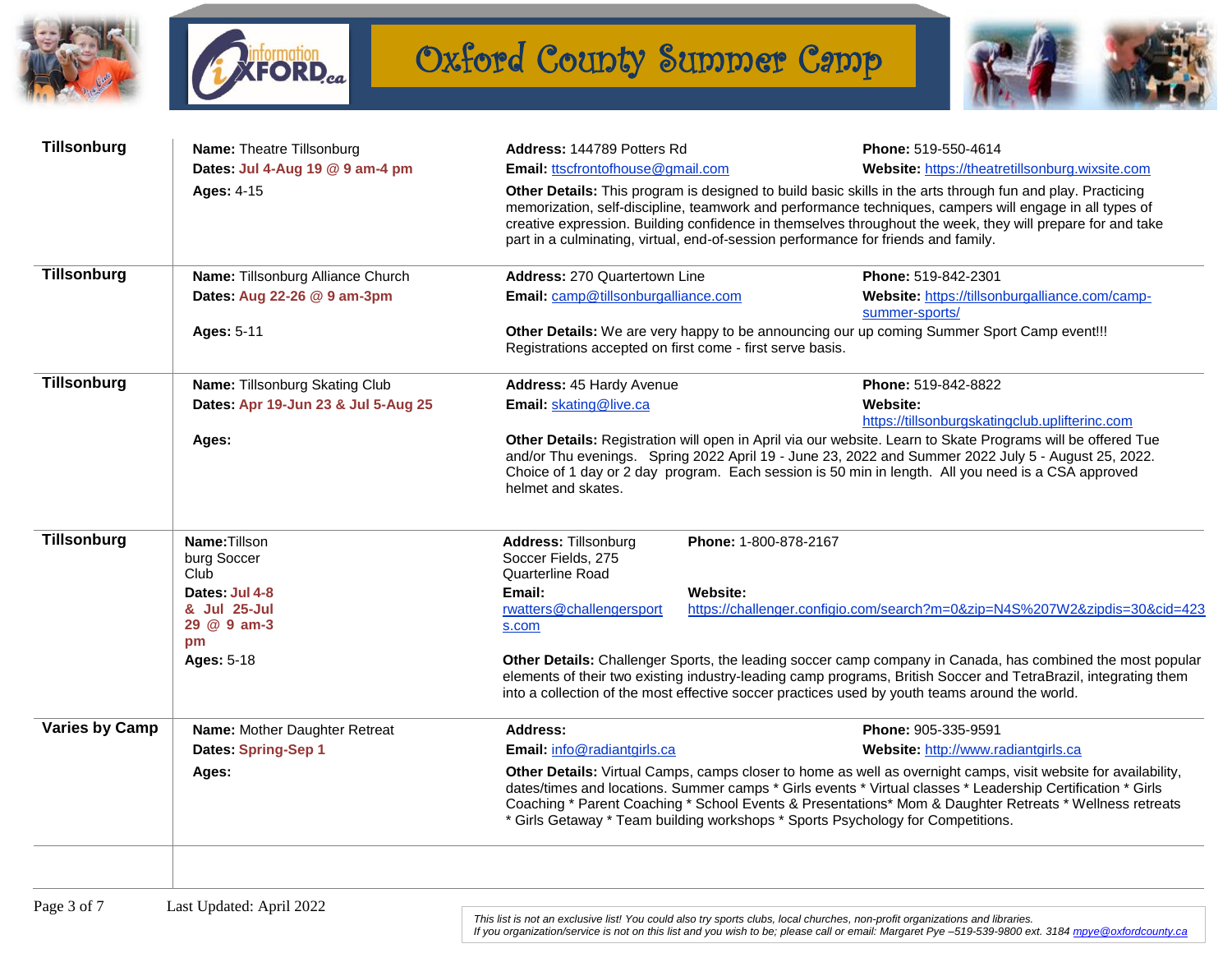



Oxford County Summer Camp



| Wellanport | Name: Niagara Adventure Overnight Camp                                       | Address: 6727 South Chippawa Road                                                                                                                                                                                                                                                                                                                                                                                                                                                                                                                                                                             | Phone: 905-386-6203                      |  |  |
|------------|------------------------------------------------------------------------------|---------------------------------------------------------------------------------------------------------------------------------------------------------------------------------------------------------------------------------------------------------------------------------------------------------------------------------------------------------------------------------------------------------------------------------------------------------------------------------------------------------------------------------------------------------------------------------------------------------------|------------------------------------------|--|--|
|            | Dates:                                                                       | Email: info@niagaraadventurecamp.ca                                                                                                                                                                                                                                                                                                                                                                                                                                                                                                                                                                           | Website: https://niagaraadventurecamp.ca |  |  |
|            | Ages: 10-18                                                                  | Other Details: Our summer outdoor camp program is offered to boys and girls. It gives these campers a<br>chance to get outside and experience the adventure within the Niagara Region. Our sports and activities are<br>specifically designed to promote teamwork, fun, adventure, and self confidence.                                                                                                                                                                                                                                                                                                       |                                          |  |  |
| Woodstock  | Name: City of Woodstock - Cowan Park<br>Sportsplex & Reeve Community Complex | Address: Cowan Park, 895 Ridgewood Dr. / Reeves<br>Phone: 519-421-7665<br>Complex, 381 Finkle St.                                                                                                                                                                                                                                                                                                                                                                                                                                                                                                             |                                          |  |  |
|            | Dates: Jul 4-Sep 2                                                           | Email:                                                                                                                                                                                                                                                                                                                                                                                                                                                                                                                                                                                                        | Website: www.cityofwoodstock.ca          |  |  |
|            | <b>Ages: 4-12</b>                                                            | Other Details: Financial Assistance is available through FAIR Program,<br>https://www.cityofwoodstock.ca/en/live-and-play/fee-assistance-in-recreation-fair.aspx. Register through the<br>City of Woodstock online recreation booking system. Program & Payment<br>Instructions:https://www.cityofwoodstock.ca/en/live-and-play/online-registration.aspx. Serach & Pay for<br>Programs: https://cityofwoodstock.legendonlineservices.ca/enterprise/program/index.                                                                                                                                             |                                          |  |  |
| Woodstock  | Name: Dance in Style Studio                                                  | Address: 799 Juliana Drive, Woodstock                                                                                                                                                                                                                                                                                                                                                                                                                                                                                                                                                                         | Phone: 519-421-0950                      |  |  |
|            | Dates: Jul 4-Sep 2 (Varies by 1/2 & full days<br>* Intermediate)             | Email: info@dancewoodstock.com                                                                                                                                                                                                                                                                                                                                                                                                                                                                                                                                                                                | Website: www.dancewoodstock.com          |  |  |
|            | <b>Ages: 2-15</b>                                                            | Other Details: Dancers are asked to bring a bagged lunch, snacks, water bottle, inside running shoes,<br>sunscreen, summer hat, jazz or ballet shoes (if you have them). Wear comfortable clothes, no jeans, skirts or<br>dresses. Dates and times vary please view our website, call or drop-in during office hours. Due to COVID-19,<br>we are taking payments from families as monthly pre-authorized debits ONLY (just in case we have a shut<br>down). Families can set up a PAD in the office, send an e-transfer (info@dancewoodstock.com * no security<br>question is required) or pay in the office. |                                          |  |  |
| Woodstock  | Name: Footprints Dance Studio                                                | Address: 143 Winnett St.,                                                                                                                                                                                                                                                                                                                                                                                                                                                                                                                                                                                     | Phone: 519-532-4905                      |  |  |
|            | Dates: Jul & Aug (Varies by 1/2 & full days,<br>view online)                 | Email: info@footprintsdancecentre.com                                                                                                                                                                                                                                                                                                                                                                                                                                                                                                                                                                         | Website: www.footprintsdancecentre.com   |  |  |
|            | <b>Ages: 3-12</b>                                                            | Other Details: Full, Half-Day and Intensive camps * dancing, crafts, games and each week long witll<br>culminate in a final performance for friends & family.                                                                                                                                                                                                                                                                                                                                                                                                                                                 |                                          |  |  |
| Woodstock  | Name: Good Beginnings                                                        | <b>Address: Not Confirmed</b>                                                                                                                                                                                                                                                                                                                                                                                                                                                                                                                                                                                 | Phone: 519-290-0233 ext.232              |  |  |
|            | Dates: Jul 4-Aug 26                                                          | Email: Kelly@goodbeginningsday.com                                                                                                                                                                                                                                                                                                                                                                                                                                                                                                                                                                            | Website: www.goodbeginningsday.com       |  |  |
|            | <b>Ages: 5-12</b>                                                            | Other Details: Good Beginnings offers licensed Summer Day Camps for both age groups, and hire qualified<br>RECE's, or Child and Youth Workers, and hire summer students in complementary fields of study. A calendar<br>of activities is posted for parents. Fun and exciting activities are also planned in the school with special<br>visitors, or away on field trips on P.A.days, and at Winter and March Break as the need warrants. Financial<br>Assistance is available and we do cater to children with special needs.                                                                                |                                          |  |  |
|            |                                                                              |                                                                                                                                                                                                                                                                                                                                                                                                                                                                                                                                                                                                               |                                          |  |  |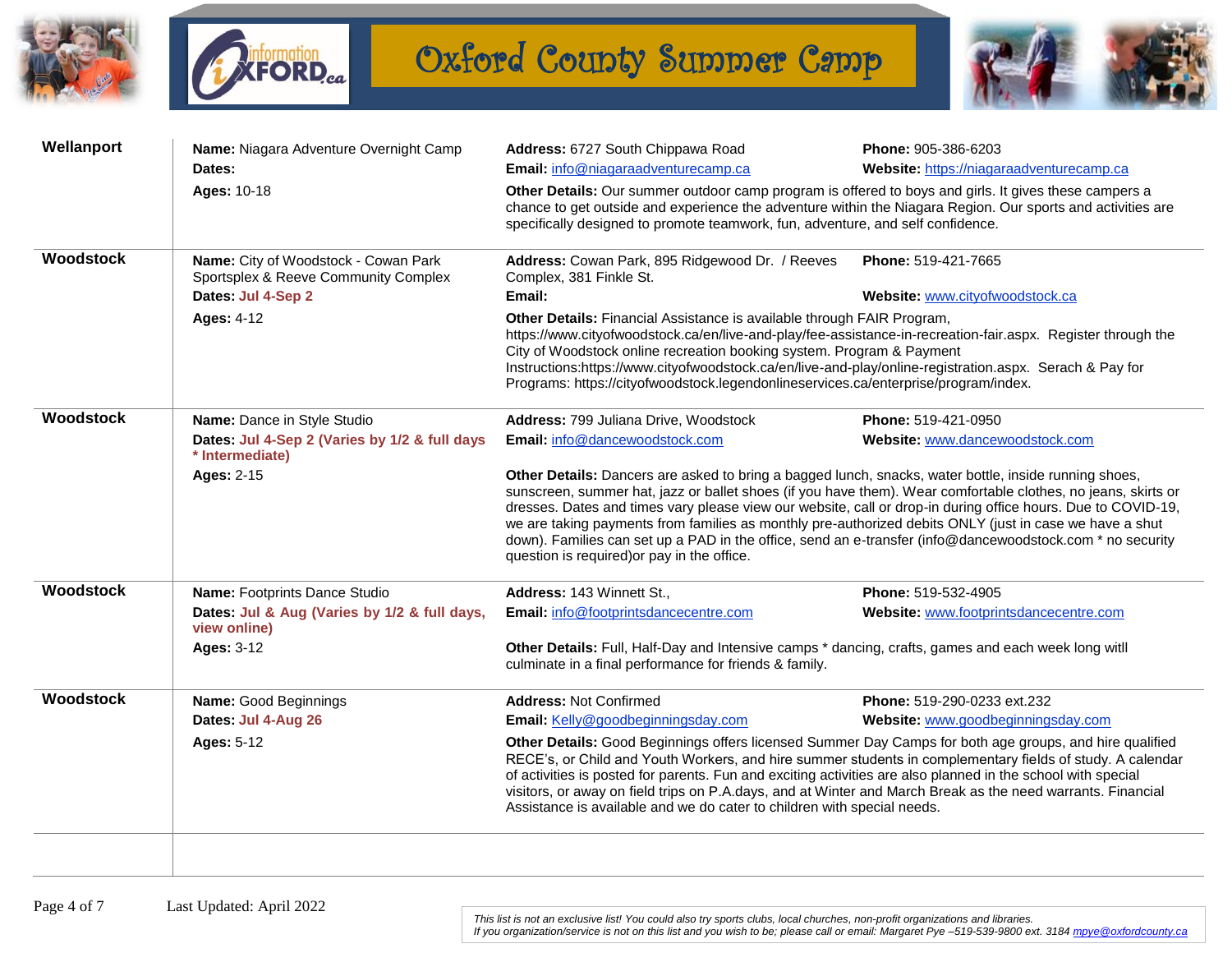



Oxford County Summer Camp



| Woodstock | Name: Great Big Theatre Acting Company        | Address: Emmanuel Reformed Church, 170 Clarke<br>St. N                                                                                                                                                                                                                                                                                                                                                                                                                                                                                                                                                                                                                                                                                                                                                                                                                                                           | Phone: 1-866-864-4282                   |  |
|-----------|-----------------------------------------------|------------------------------------------------------------------------------------------------------------------------------------------------------------------------------------------------------------------------------------------------------------------------------------------------------------------------------------------------------------------------------------------------------------------------------------------------------------------------------------------------------------------------------------------------------------------------------------------------------------------------------------------------------------------------------------------------------------------------------------------------------------------------------------------------------------------------------------------------------------------------------------------------------------------|-----------------------------------------|--|
|           | Dates: Aug 22-26 @ 9 am-4 pm                  | Email: onstage@gbtc.com                                                                                                                                                                                                                                                                                                                                                                                                                                                                                                                                                                                                                                                                                                                                                                                                                                                                                          | Website: www.gbtc.com                   |  |
|           | <b>Ages: 6-14</b>                             | Other Details: A great confidence and skill building experience. * One-week sessions * Performances every<br>week. Some financial assistance. For special needs children please contact us.                                                                                                                                                                                                                                                                                                                                                                                                                                                                                                                                                                                                                                                                                                                      |                                         |  |
| Woodstock | Name: Knox Presbyterian Church                | Address: 59 Riddell Street                                                                                                                                                                                                                                                                                                                                                                                                                                                                                                                                                                                                                                                                                                                                                                                                                                                                                       | Phone: 519-537-2962                     |  |
|           | Dates: Jul 4-Aug 19 @ 9 am-3:30 pm            | Email: knoxkidscamp0@gmail.com                                                                                                                                                                                                                                                                                                                                                                                                                                                                                                                                                                                                                                                                                                                                                                                                                                                                                   | Website: www.knoxwoodstock.ca           |  |
|           | <b>Ages: 4-12</b>                             | Other Details: At Knox Kids Camp you will enjoy bible stories, music, games, crafts, drama, outings, snacks<br>& new friends.                                                                                                                                                                                                                                                                                                                                                                                                                                                                                                                                                                                                                                                                                                                                                                                    |                                         |  |
| Woodstock | Name: STEMCamp                                | Address: The Oxford School, 595459 Hwy 59                                                                                                                                                                                                                                                                                                                                                                                                                                                                                                                                                                                                                                                                                                                                                                                                                                                                        | <b>Phone: 519-475-6600</b>              |  |
|           | Dates: Jul 4-Aug 26 @ 9 am-4pm                | Email: support@stemcamp.ca                                                                                                                                                                                                                                                                                                                                                                                                                                                                                                                                                                                                                                                                                                                                                                                                                                                                                       | Website: www.stemcamp.ca                |  |
|           | <b>Ages: 5-13</b>                             | Other Details: STEM Camps inspire and excite young children to the wonders of Science, Technology,<br>Engineering and Mathematics.                                                                                                                                                                                                                                                                                                                                                                                                                                                                                                                                                                                                                                                                                                                                                                               |                                         |  |
| Woodstock | Name: The Woodstock School of Dance &<br>Yoga | <b>Address: 30 Reeve Street</b>                                                                                                                                                                                                                                                                                                                                                                                                                                                                                                                                                                                                                                                                                                                                                                                                                                                                                  | Phone: 226-228-5673                     |  |
|           | Dates: Jul 4-Aug 26                           | Email: info@woodstockdanceyoga.com                                                                                                                                                                                                                                                                                                                                                                                                                                                                                                                                                                                                                                                                                                                                                                                                                                                                               | Website: https://woodstockdanceyoga.com |  |
|           | Ages:                                         | Other Details: We will be offering a multitude of different class styles including: Ballet, Jazz, Hip Hop,<br>Musical Theatre, Contemporary, Creative Movement, Arts and Crafts, Singing and Story Time, Drama, Yoga<br>Adventures, Outdoor Yoga, and lots of other games and fun!                                                                                                                                                                                                                                                                                                                                                                                                                                                                                                                                                                                                                               |                                         |  |
| Woodstock | Name: Theatre Woodstock - STAGES              | <b>Address: 22 Reeve Street</b>                                                                                                                                                                                                                                                                                                                                                                                                                                                                                                                                                                                                                                                                                                                                                                                                                                                                                  | Phone: 519-537-2582                     |  |
|           | Dates: Aug 2-20 @ 9:30 am-3:30 pm             | Email: stages@theatrewoodstock.com                                                                                                                                                                                                                                                                                                                                                                                                                                                                                                                                                                                                                                                                                                                                                                                                                                                                               | Website: www.theatrewoodstock.com       |  |
|           | <b>Ages: 7-14</b>                             | Other Details: STAGES Summer Camp runs for three weeks in August, Performances August 18th-20th.<br>Each year, 50 students come together alongside our artistic team and camp counselors for a three-week-long<br>musical intensive experience. Each day of camp is packed with acting, singing, and dance lessons, activities<br>and rehearsals. Students who have prior experience in theatre, music, and dance will find that their skills will<br>be well utilized in our production, but newcomers to the arts are also welcomed in our program. Auditions are<br>held to assign roles in our show, all students who register for camp will be given a role. Auditions will be held<br>on the first day of camp, and students will receive information to prepare for their audition several weeks<br>before the start of camp. Campers with special needs (i.e autism, down syndrome) can be accommodated. |                                         |  |
| Woodstock | Name: U-Turn Ranch                            | Address: 537097 Oxford Road 34                                                                                                                                                                                                                                                                                                                                                                                                                                                                                                                                                                                                                                                                                                                                                                                                                                                                                   | Phone: 519-949-0619                     |  |
|           | Dates: Jul 4-Aug 26                           | Email: office@uturnranch.com                                                                                                                                                                                                                                                                                                                                                                                                                                                                                                                                                                                                                                                                                                                                                                                                                                                                                     | Website: www.uturnranch.com             |  |
|           | <b>Ages: 5-15</b>                             | Other Details: Summer camps will run - Day camp (Ages 5-15) and Overnight (Ages 7-15). Activities include<br>horses, swimming, archery, slingshots, nature, games, canoeing. Meals included in price, other than tuck<br>shop snacks.                                                                                                                                                                                                                                                                                                                                                                                                                                                                                                                                                                                                                                                                            |                                         |  |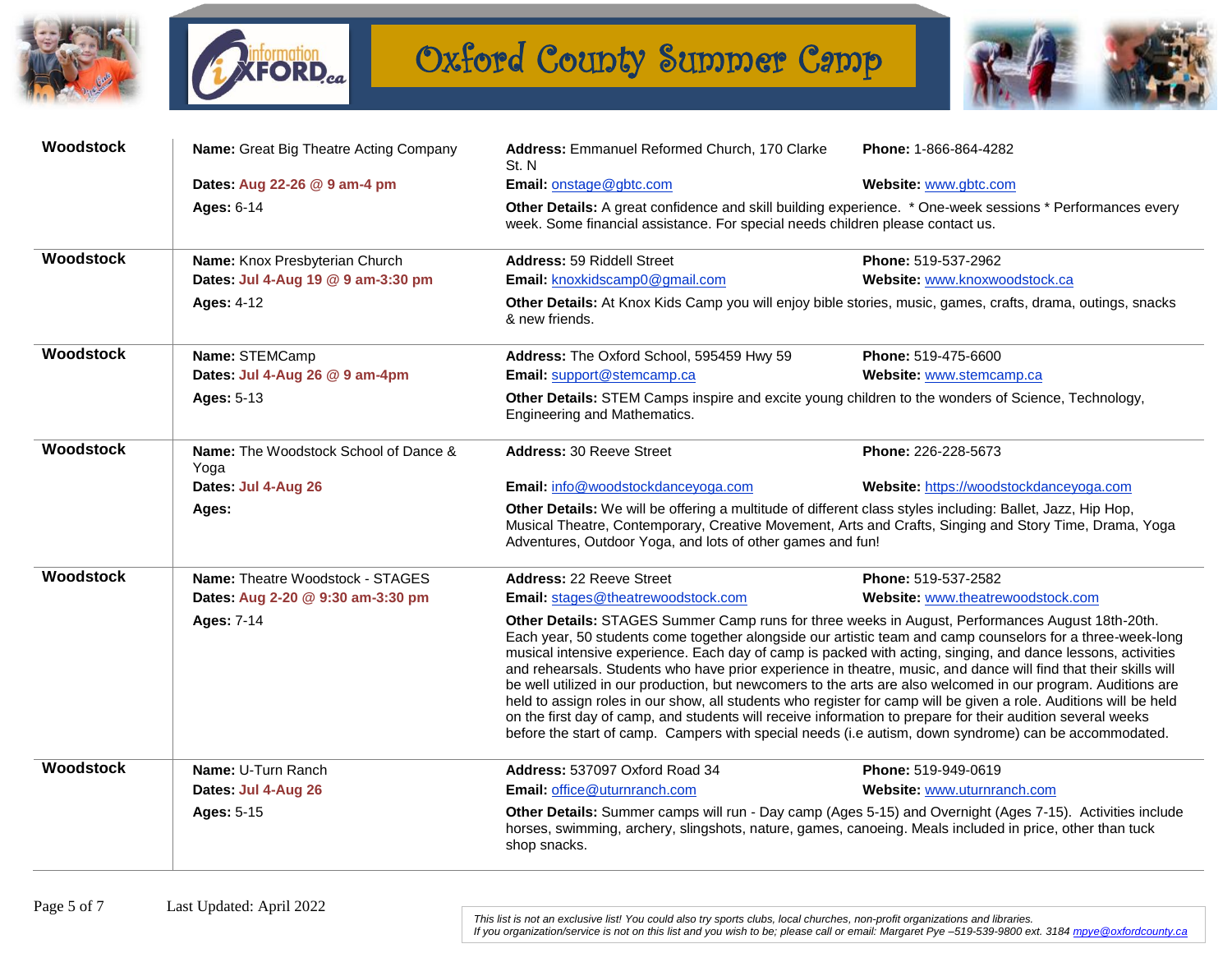



Oxford County Summer Camp



| <b>Woodstock</b> | Name: Woodstock and District Developmental<br>Services (WDDS)                | Address: Woodstock Christian School, 800 Juliana<br>Drive                                                                                                                                                                                                                                                                                                                               | Phone: 519-539-7332                                                                                           |  |
|------------------|------------------------------------------------------------------------------|-----------------------------------------------------------------------------------------------------------------------------------------------------------------------------------------------------------------------------------------------------------------------------------------------------------------------------------------------------------------------------------------|---------------------------------------------------------------------------------------------------------------|--|
|                  | Dates: Jul 11-Aug 19 @ 9am-3:30pm                                            | Email: youthcamp@wdds.ca                                                                                                                                                                                                                                                                                                                                                                | Website: https://www.wdds.ca/page/youth_camps                                                                 |  |
|                  | Ages:                                                                        | Other Details: Camp is a place where people can have fun, enjoy new experiences and make new friends in<br>a safe atmosphere! Our structed daily schedule is based on weekly themes and includes games, hands on<br>learning and community experiences. This specialized camp is oopen to Oxford County youth born in 2001 to<br>2012.                                                  |                                                                                                               |  |
| <b>Woodstock</b> | Name: Woodstock Museum                                                       | Address: 466 Dundas St.                                                                                                                                                                                                                                                                                                                                                                 | Phone: 519-537-8411 (ext.2901)                                                                                |  |
|                  | Dates: Jul 11-Aug 12 @ 8:30 am-4:30 pm                                       | Email: museum@cityofwoodstock.ca                                                                                                                                                                                                                                                                                                                                                        | Website: www.woodstockmuseum.ca                                                                               |  |
|                  | <b>Ages: 7-12</b>                                                            | Other Details: Register through the City of Woodstock online recreation booking system. Register through<br>the City of Woodstock online recreation booking system. Program & Payment<br>Instructions:https://www.cityofwoodstock.ca/en/live-and-play/online-registration.aspx. Serach & Pay for<br>Programs: https://cityofwoodstock.legendonlineservices.ca/enterprise/program/index. |                                                                                                               |  |
| <b>Woodstock</b> | <b>Name:</b> YMCA of Western Ontario ~<br>Woodstock                          | <b>Address: 808 Dundas Street</b>                                                                                                                                                                                                                                                                                                                                                       | Phone: 519-536-6181                                                                                           |  |
|                  | Dates: Jul 4-Sep 2 @ 8:30 am-4:30 pm                                         | Email:                                                                                                                                                                                                                                                                                                                                                                                  | Website: https://www.ymcaswo.ca                                                                               |  |
|                  | <b>Ages: 4-12</b>                                                            | Other Details: Each week different theme, games/activities based on theme * Friday Camp Big Day Fridays,<br>special day to celebrate another awesome week of camp * Extended care is available. Financial Assistance<br>is available if you qualify. Extended payment plans are available.                                                                                              |                                                                                                               |  |
| Zorra            | Name: Camp Connect                                                           | Address: Westminster United Church, 115 George<br>Street, Thamesford                                                                                                                                                                                                                                                                                                                    | Phone: 519-535-8992                                                                                           |  |
|                  | Dates: Jul 4-Sep 4 @ 8:30am-4pm                                              | Email: campconnexions@gmail.com                                                                                                                                                                                                                                                                                                                                                         | Website: makingconnexions.com                                                                                 |  |
|                  | <b>Ages: 4-11</b>                                                            | Other Details: An incredible, all inclusive, summer experience rich in fun and adventure! Field trips every<br>week, swimming, special guests, pizza and splash pad days, sports, art and MORE!                                                                                                                                                                                         |                                                                                                               |  |
| Zorra            | Name: Camp Tanner                                                            | Address: 316667 31st Line, Embro                                                                                                                                                                                                                                                                                                                                                        | Phone: Camp-519-475-4410 * Registrar-Kate<br>Wintermute: 226-927-3353 * Chair-Graham<br>Anderson 519-520-1138 |  |
|                  | Dates: Jul 10-Aug 19 (this includes<br>intermediate, junior and senior camp) | Email: camptannerinc@gmail.com                                                                                                                                                                                                                                                                                                                                                          | Website: www.camptanner.ca                                                                                    |  |
|                  | <b>Ages: 7-15</b>                                                            | Other Details: Every Sunday afternoon until Friday night campers enjoy jam packed week, team-building<br>with low-ropes, archery range, crafts, games, nature sessions, sports, Christian education, swimming,<br>themed meals, campfire and more. Our junior camp is for kids ages 7-10. Intermediate camp is for kids ages<br>10-13. Senior camp is for kids ages 12-15.              |                                                                                                               |  |
|                  |                                                                              |                                                                                                                                                                                                                                                                                                                                                                                         |                                                                                                               |  |